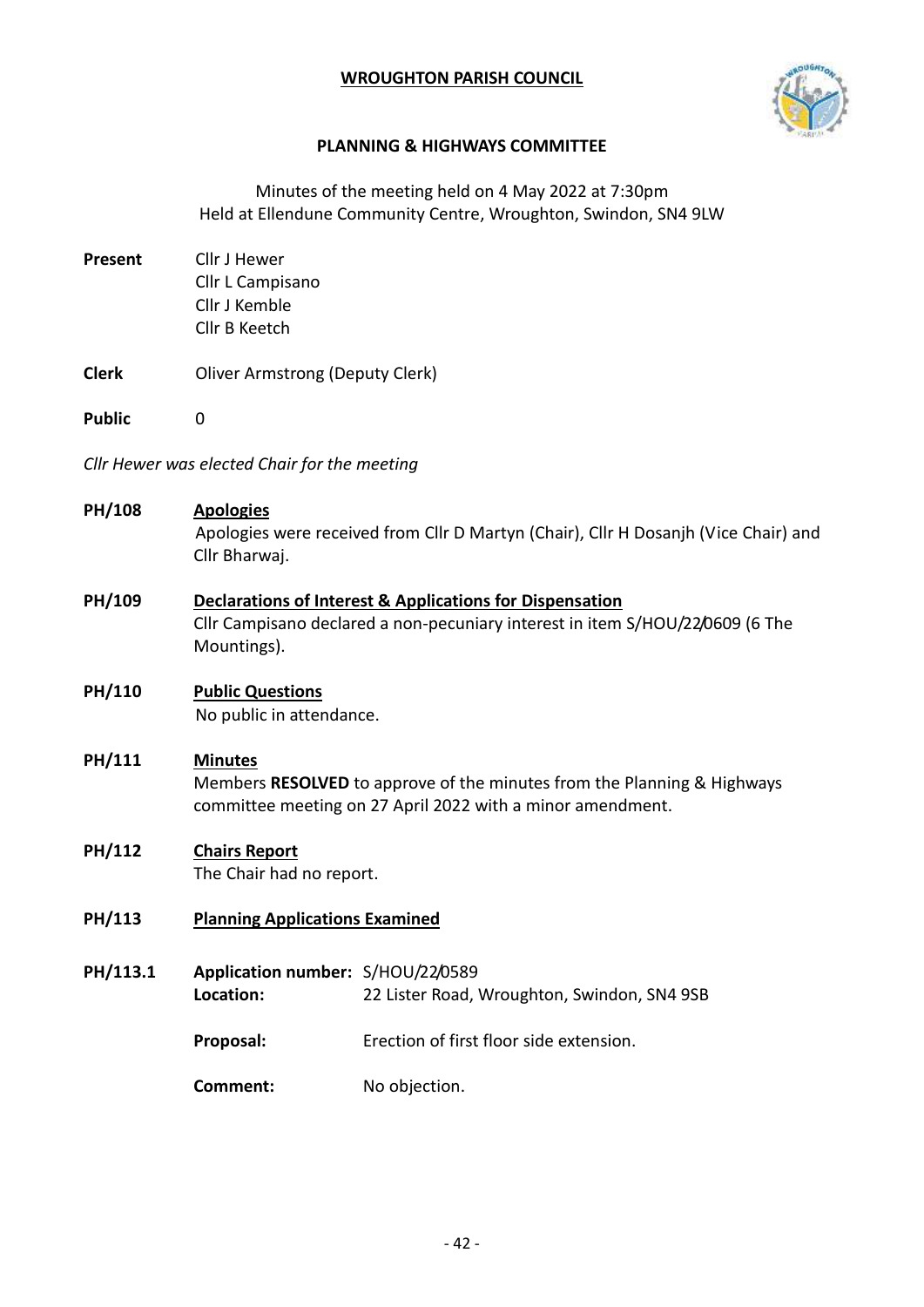| PH/113.2 | Application number: S/HOU/22/0590<br>Location: | 11 Elcombe Wroughton, Swindon, SN4 9QL                                                                                                                                     |
|----------|------------------------------------------------|----------------------------------------------------------------------------------------------------------------------------------------------------------------------------|
|          | Proposal:                                      | Erection of a two storey side and rear extension.                                                                                                                          |
|          | Comment:                                       | No objection.                                                                                                                                                              |
| PH/113.3 | Application number: S/HOU/22/0572<br>Location: | 15 Maunsell Way, Wroughton, Swindon, SN4 9JF                                                                                                                               |
|          | Proposal:                                      | Erection of two storey side and single storey rear extensions<br>and rear dormer window.                                                                                   |
|          | <b>Comment:</b>                                | Objection                                                                                                                                                                  |
|          |                                                | WPC is concerned the property is going from 3 to 5 bed, the<br>8m extension is overbearing on the property and the there<br>is also a net loss of one parking space.       |
|          |                                                | If the officer is minded to grant this application, it should be<br>subject to the to the 45-degree rule and provision of a<br>75mm gap between the neighbouring property. |
| PH/113.4 | Application number: S/HOU/22/0578<br>Location: | 14 Maskeleyne Way, Wroughton, Swindon, SN4 9HR                                                                                                                             |
|          |                                                |                                                                                                                                                                            |
|          | Proposal:                                      | Erection of a detached garage.                                                                                                                                             |
|          | <b>Comment:</b>                                | No objection.                                                                                                                                                              |
| PH/113.5 | Application number: S/HOU/22/0654<br>Location: | 3 Coronation Road, Wroughton, Swindon, SN4 9AT                                                                                                                             |
|          | Proposal:                                      | Erection of a single storey side extension.                                                                                                                                |
|          | <b>Comment:</b>                                | No objection.                                                                                                                                                              |
| PH/113.6 | Application number: S/HOU/22/0609<br>Location: | 6 The Mountings, Wroughton, Swindon, SN4 9SD                                                                                                                               |
|          | Proposal:                                      | Erection of a two storey rear extension.                                                                                                                                   |
|          | <b>Comment:</b>                                | No objection.                                                                                                                                                              |